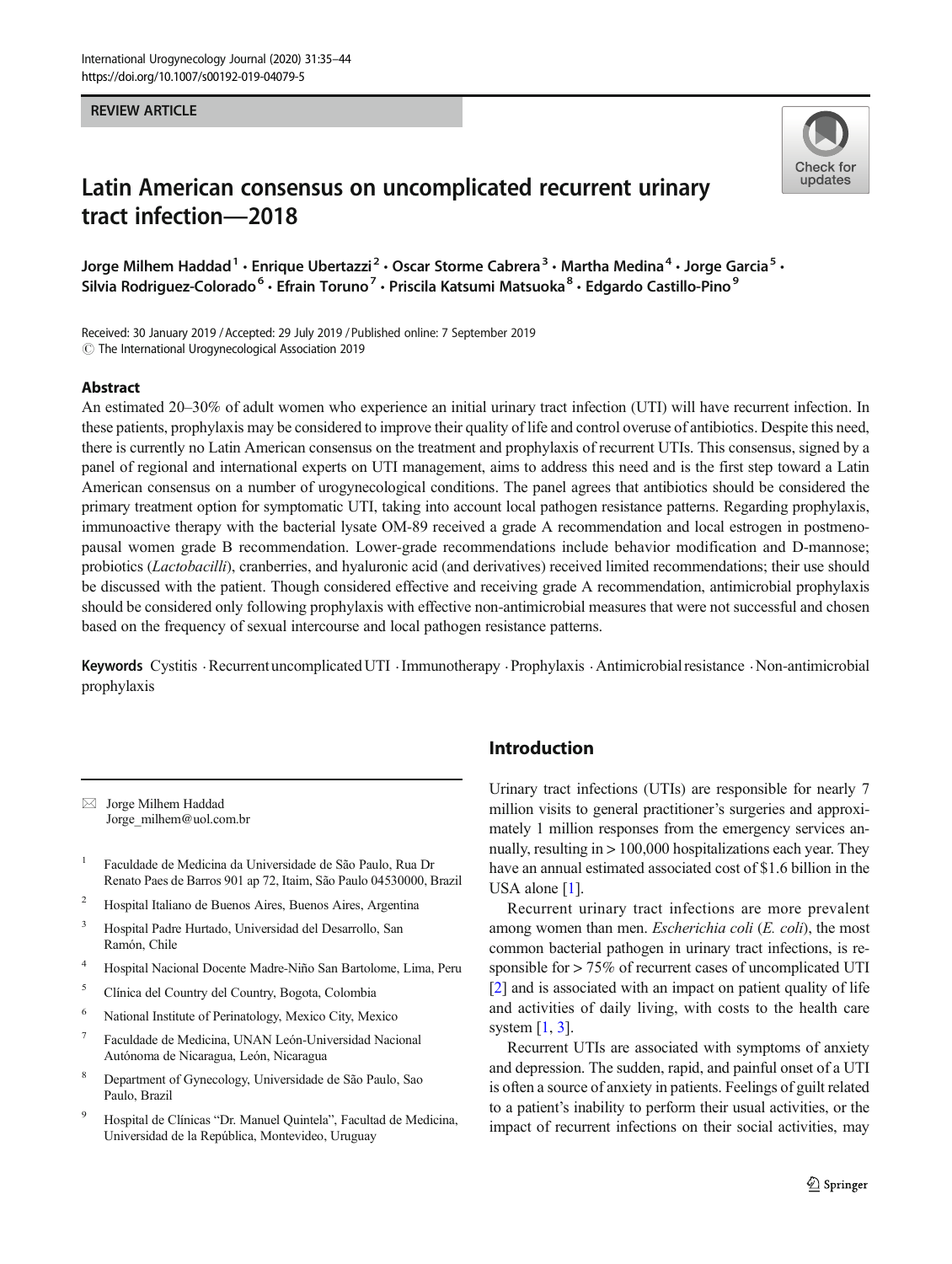lead to clinical symptoms of depression. The social impact of recurrent UTIs may be particularly marked in premenopausal working women. Treatment of a UTI alone is often not enough to improve a patient's quality of life. However, the often-neglected impact of therapy on quality of life should be considered as part of treatment efficacy [[4\]](#page-8-0).

## Composition of the consensus

Close to one-tenth of the world's population lives in Latin America. The unique ethnic makeup of patients, alongside local variation in the availability of medicines, antibiotic resistance, and health care practices, necessitates the creation of regional guidelines on the treatment of UTI. While guidelines published in the US, Europe, and Asia are available that outline recommended approaches to the management and prophylaxis of UTIs, and local guidelines from individual Latin American countries or regions exist, an overarching Latin American consensus/guideline is needed.

The consensus presented herein is part of a collective effort by a panel of regional and international experts to define Latin American guidelines for the management of a number of urogynecological conditions. The Latin American guidelines will cover all aspects of recurrent UTI, including diagnostic workup, risk factors, and behavioral changes, nonantimicrobial prophylaxis, and antimicrobial prophylaxis, and this is reflected in the consensus group opinion presented herein. This consensus proposes treatment recommendations based on evidence from studies described in the available literature. It was signed by a board of experts who met in São Paulo, Brazil, in 2017, including the Presidents (or their delegates) of all existing Latin American National Societies of Urogynecology (namely those for Argentina, Brazil, Chile, Colombia, Mexico, Nicaragua, Peru, and Uruguay), and aims to address a regional unmet medical need and to serve as the first step toward a broader Latin American consensus on a number of urogynecological conditions.

## Level of evidence and grade of recommendation

The recommendations for clinical areas are classified in accordance with the Oxford Grades of Recommendation, 2011 version. References used in the text have been assessed according to their level of scientific evidence (1 to 4) and treatment/prophylaxis recommendations graded in accordance with the Oxford Centre for Evidence-Based Medicine Levels of Evidence system  $[5, 6]$  $[5, 6]$  $[5, 6]$ . The aim of grading these recommendations is to provide transparency between the underlying evidence and the recommendation given. When determining a grade, the quality of the underlying scientific evidence is balanced against the benefits and burdens, values and preferences, and cost of an intervention.

Our recommendations are in line with published evidence: 2019 EAU guidelines give a strong recommendation for OM-89 (level of evidence: 1a; grade of recommendation: strong), and OM-89 is currently recommended for prophylaxis by the EAU, German, Russian, Korean, and Brazilian guidelines, alongside those of Mexico City [\[7](#page-8-0)–[12](#page-8-0)].

## Grade A recommendation

Strong recommendation based on clinical studies of good quality and consistency addressing the specific recommendations and including at least one randomized trial. Clinicians should follow a grade A recommendation unless a clear and compelling rationale for an alternative approach is present.

## Grade B recommendation

Recommendation based on well-conducted clinical studies, but without randomized clinical trials. Generally, clinicians should follow a recommendation but remain alert to new information and be sensitive to patient preferences.

## Grade C recommendation

Recommendation made despite an absence of directly applicable clinical studies of good quality; patient preference may have a substantial influencing role in treatment with a grade C recommendation.

## Grade D recommendation

Limited recommendation based on troublingly inconsistent or inconclusive studies of any level.

Recommendations made without a sufficient evidence base were the result of an expert-opinion consensus of the committee members; discrepancies were resolved by vote.

# Epidemiology, classification, etiology, diagnosis, and treatment of urinary tract infections: a primer

## Epidemiology

Although medical consultations attributed to UTIs only account for 1–6% of total consultations, they are the most prevalent type of bacterial infection, with particular presence in women. It is estimated that 40% of women will have at least one episode during their lifetime and that around 11% will have one every year. Furthermore, it is argued that sexual activity causes around 30% of all UTIs in sexually active women [\[1\]](#page-8-0). It is estimated that 20–30% of adult women who have experienced an initial UTI will have recurrent infections [\[13\]](#page-8-0).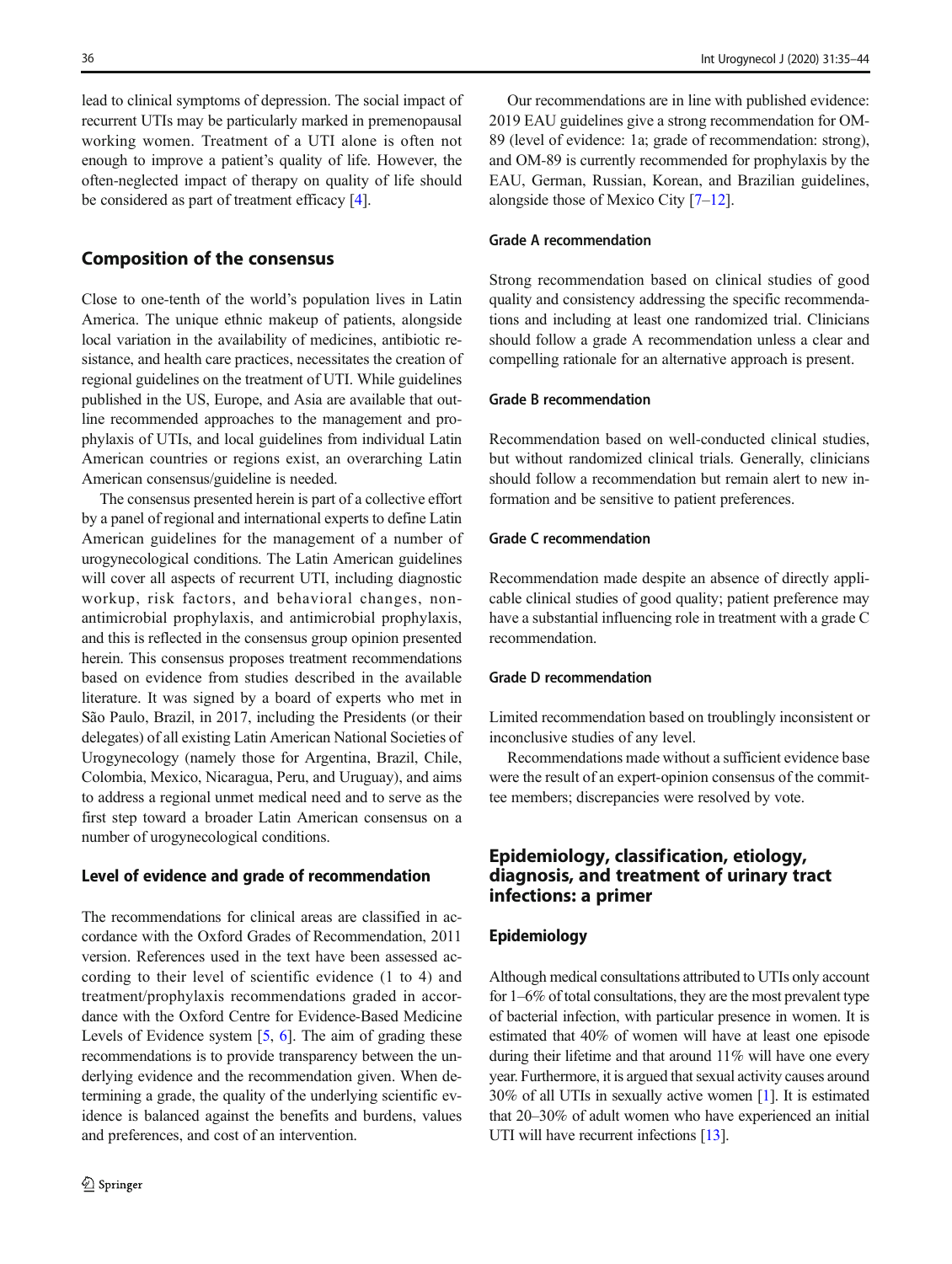## Classification

Classification of UTIs is important for clinical decisions, research, quality measurement, and teaching. Different classification systems exist for UTI. Most widely used are those developed by the Centers for Disease Control and Prevention (CDC) [[14](#page-8-0)], Infectious Diseases Society of America (IDSA) [[15\]](#page-8-0), European Society of Clinical Microbiology and Infectious Diseases (ESCMID) [[16\]](#page-8-0), and the US Food and Drug Administration (FDA) [[17](#page-8-0), [18](#page-8-0)]. Current UTI guidelines frequently use the concept of uncomplicated and complicated UTI with a number of modifications.

## Classification using ORENUC

In 2011, the EAU Section of Infections in Urology proposed the ORENUC classification system based on the clinical presentation of the UTI, anatomical level of the UTI, grade of severity of the infection, categorization of risk factors, and availability of appropriate antimicrobial therapy [[19](#page-8-0)].

## **ORENUC**

The mnemonic "ORENUC" [\[20](#page-8-0)] classifies the risk of UTI complication based on the following elements and presence/ absence of risk factors:

- O: ("NO") no known risk factors
- R: Recurrent risk of UTI, but no risk of worst outcome
- E: Extra-urogenital risk factors
- N: relevant nephropathies
- U: transient urological risk factors
- C: permanent urinary catheter and non-resolvable urological risk factors

## Epidemiology

### Uncomplicated UTIs [[19](#page-8-0)]

Generally speaking, uncomplicated UTIs are characterized by dysuria, pollakiuria, lower abdomen pain, urgency, and nocturia. The urinalysis shows nitrite positivity, leukocituria with or without hematuria, and culture positive for bacteria [\[7](#page-8-0)].

Uncomplicated UTIs can be classified as:

#### Acute uncomplicated cystitis

An acute episode (sporadic or recurrent) of cystitis in nonpregnant women without functional or anatomical abnormalities of the urinary system and in the absence of comorbidities or relevant differential diagnoses that facilitate the occurrence of UTI or serious complications [\[19](#page-8-0)].

#### Recurrent cystitis

Where a patient experiences  $\geq 3$  episodes per year or  $\geq 2$ episodes every 6 months, cystitis is considered recurrent [[19\]](#page-8-0).

#### Acute pyelonephritis

Acute pyelonephritis can be considered either complicated/ hospitalized or uncomplicated: complicated/hospitalized pyelonephritis is attributed to urological diseases or comorbidities; uncomplicated pyelonephritis consists of an episode of pyelonephritis in non-pregnant women without functional or anatomical abnormalities of the urinary system and in the absence of comorbidities [\[19\]](#page-8-0).

## Urosepsis

Urosepsis is defined as life-threatening organ dysfunction caused by a disregulated host response to infection originating from the urinary tract [\[19\]](#page-8-0).

Herein we focus on uncomplicated UTIs in non-pregnant women.

## **Etiology**

The main etiological agent in uncomplicated UTIs is E. coli (which accounts for > 75% of cases) [\[2](#page-8-0)]. Between 5 and 10% of UTIs are caused by S. saprophyticus, K. pneumoniae, P. mirabilis, and *Enterococci* spp. In the Antimicrobial Resistance Epidemiology in Females with Cystitis (ARESC) study, the bacterial spectrum responsible for UTI collected from 2927 female patients' urine with bacteriuria is reported [\[2](#page-8-0)] (Fig. [1\)](#page-3-0).

### Etiology of UTIs in Latin America

Overall, regional data for Latin America are currently lacking. In a Colombian study, asymptomatic bacteriuria was found in 10.6% of participants; uropathogenic E. coli was the most common pathogen (25%) followed by Enterococcus faecalis (E. faecalis; 20.8%) [\[21\]](#page-8-0). Another Columbian study showed a prevalence of acute UTI for women and men, respectively, of 23.3% and 6.8%, and a prevalence of recurrent UTI of 54.2% and 15.7%, respectively [\[22](#page-8-0)]. In a third Colombian study ( $N =$ 1959), UTI prevalence was 31%, and the major causative agents were E. coli (69%), Enterococcus spp.  $(11\%)$ , and Klebsiella spp. (8%) [\[23](#page-8-0)]. A small Argentinian study ( $N =$ 87) examined hospital-acquired UTIs (48% of participants) and community-acquired UTIs (52% of participants). Uropathogenic E. coli was more common in the community-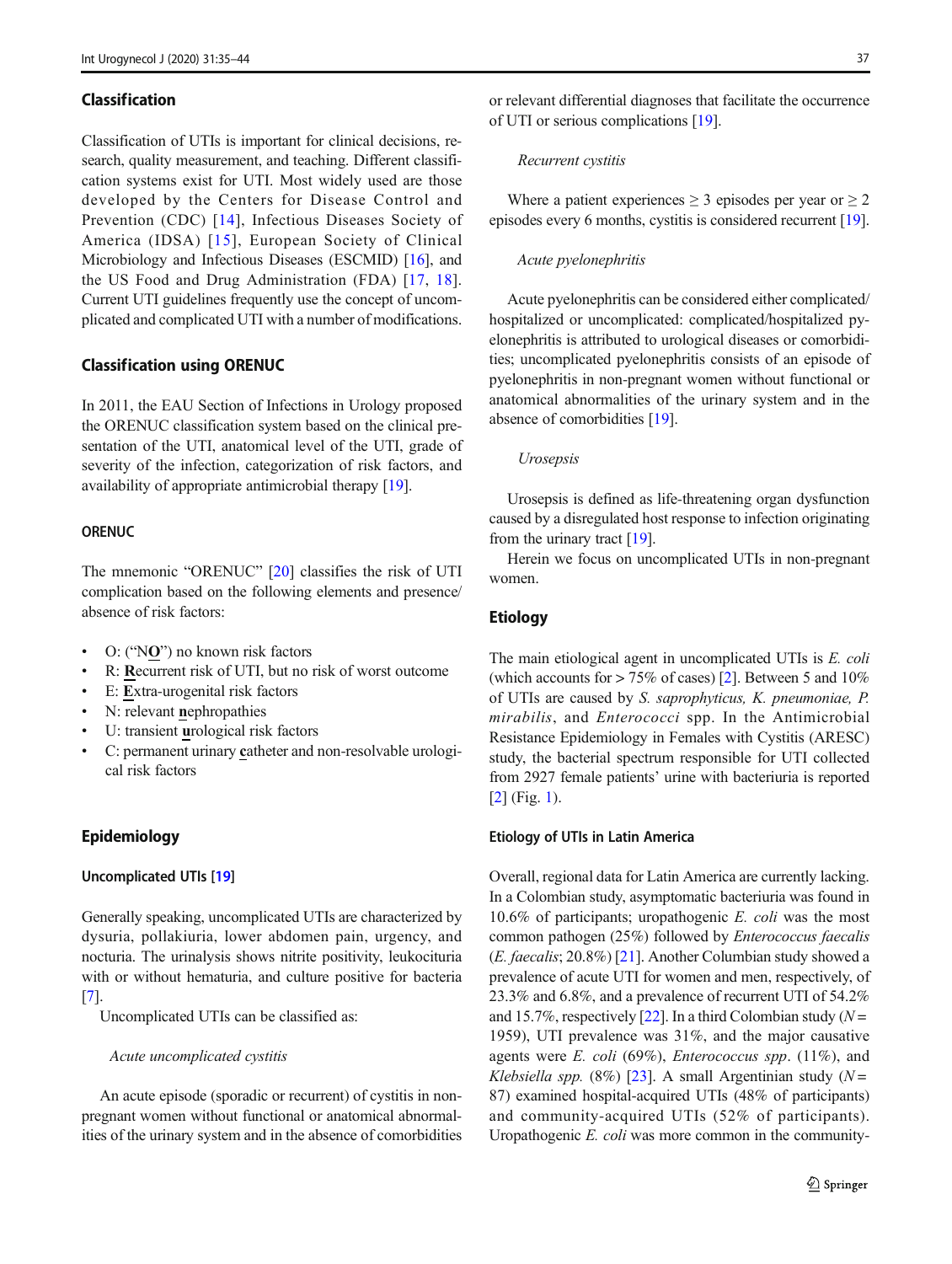#### <span id="page-3-0"></span>Fig. 1 Etiology of  $UTI<sup>2</sup>$



acquired UTI group (74%) than in the hospital-acquired UTI group (47%). K. pneumoniae and E. faecalis infection rates were 12% vs 20% and 5% vs 7% in the community vs health care settings, respectively [\[24](#page-8-0)].

## Considering antibiotic resistance: the Latin American perspective

Though few resistance studies have been performed in the region, E. coli, Klebsiella, and Pseudomonas are recognized as being the dominant pathogenic species found in samples taken from patients with a multidrug-resistant infection in the Mexico region [\[24\]](#page-8-0). A 10-year study conducted in Mexican tertiary oncology hospitals found that > 50% of nosocomial isolates and > 20% of community-acquired infections had an extended-spectrum beta-lactamase (ESBL) profile. Resistance to ciprofloxacin in the region was 65%, and an increase was observed in ESBL-producing E. coli and K. pneumoniae in nosocomial infections between 2004 and 2013 [\[24](#page-8-0)]).

In a Colombian study  $(N = 1959)$ , resistance levels in E. coli isolated from patients with UTIs were highest against ampicillin (61%), followed by nalidixic acid (48%), trimethoprim/sulfamethoxazole (48%), and ciprofloxacin  $(42\%)$  [[23\]](#page-8-0). As in the Mexican data above, a recent small study  $(N = 87)$  from Argentina showed substantial differences between resistance in community- and health care-acquired UTIs. Prevalence of multidrugresistant pathogens was significantly higher in health care-acquired UTIs (49%) than in community-acquired UTIs  $(10\%; P < 0.01)$  [[25](#page-8-0)].

Prescription of antibiotics for recurrent UTI without consideration of preventative measures is common in many Latin American countries: in a survey of E. coli susceptibility in ten countries (nine countries in Europe and one in Latin America [Brazil]), the mean sensitivity to trimethoprim/sulfamethoxazole was 71.2%; in the sole representative Latin American country, Brazil, it was 54.4% [[2](#page-8-0)].

It is therefore essential to observe the local epidemiology on both a regional and institutional level and to determine treatment plans accordingly.

## Etiopathogenesis of recurrent UTIs and risk factors

Etiopathogenesis is linked to the balance of germ virulence factors and the patient's defenses (Table 1).

A recurrent UTI refers to the occurrence of more than two symptomatic episodes within 6 months or more than three symptomatic episodes within 12 months [\[26\]](#page-8-0). Understanding the risk factors associated with recurrent UTI can help physicians tailor prophylactic strategies to effectively reduce the potential for recurrence. Risk factors form a key part of the classification system of UTIs [[27\]](#page-8-0).

Risk factors for recurrent uncomplicated UTI can be broadly split into those related to premenopausal women and those

Table 1 Factors related to the pathogenesis of recurrent urinary tract infections

| Virulence of the germ                           |
|-------------------------------------------------|
| Nephritogenic strains                           |
| Adhesion factors to the urothelium (fimbriae)   |
| Patient defenses                                |
| pH and urinary osmolarity                       |
| Glycosaminoglycans (prevent bacterial adhesion) |
| T and B lymphocytes                             |
| Immunoglobulin A                                |
| Anti-reflux mechanisms                          |
| Regular urination                               |
| Vaginal lactobacilli                            |
|                                                 |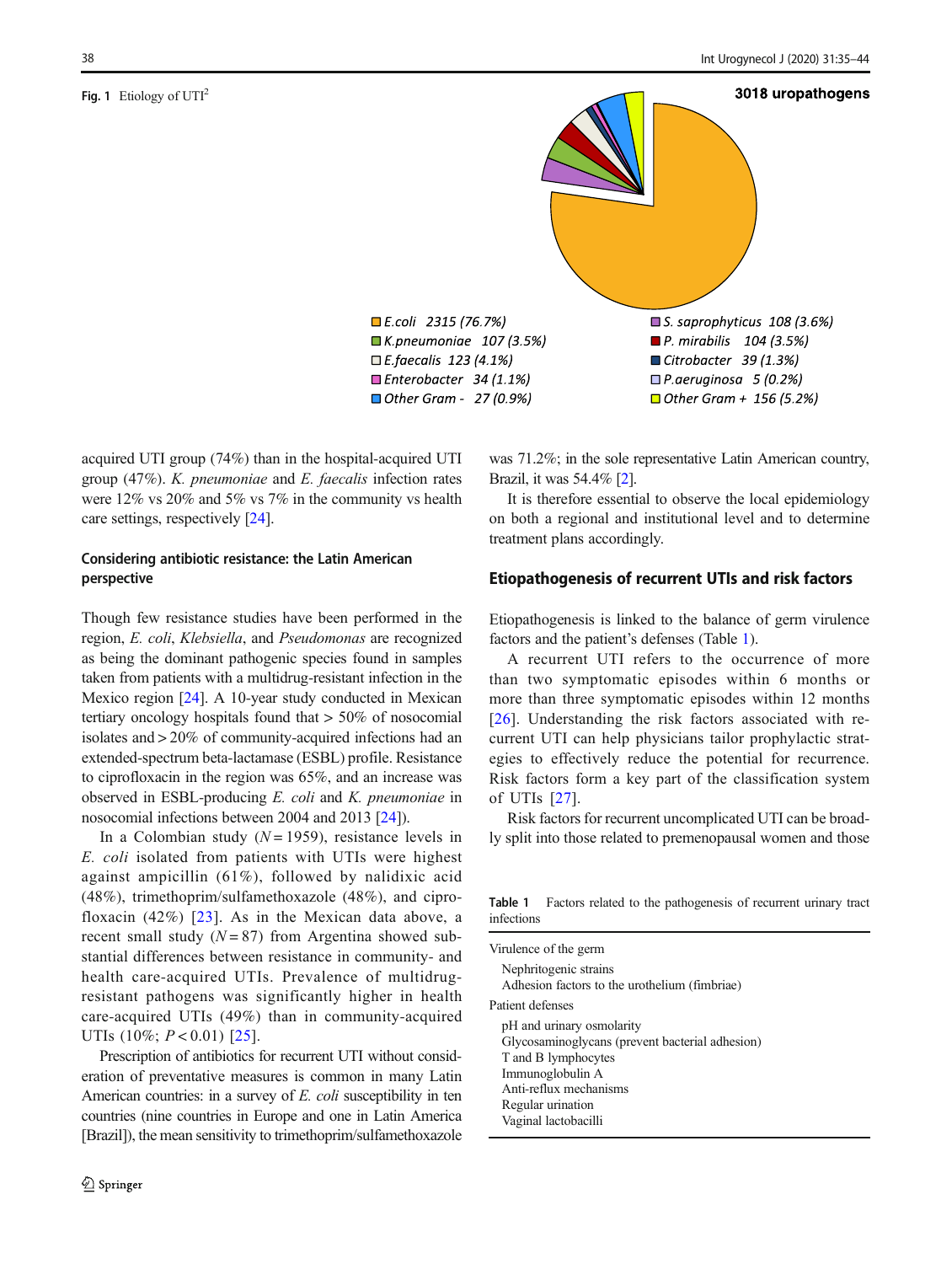related to postmenopausal women. The level of evidence for individual proposed risk factors in both groups varies, and myths about risk and erroneous risk-avoidance behaviors persist among both patients and physicians alike. Treatment of asymptomatic bacteriuria (ABU) in patients with recurrent UTIs has been shown to increase the risk of subsequent symptomatic UTI episodes and is therefore not recommended for this patient group [[7,](#page-8-0) [28\]](#page-8-0).

Postmenopausal patients share sexual intercourse and blood group as risk factors for recurrent UTIs with premenopausal patients [\[29](#page-8-0), [30](#page-8-0)]. As would be expected, a history of UTIs during premenopause increases postmenopausal risk of recurrence. Vulvovaginal atrophy is also a risk factor in this group due to the relationship between estrogen, glycogen production, and colonization by Lactobacilli, all of which are reduced following menopause. Lactobacilli colonization decreases pathogen colonization through the production of lactic acid via glucose metabolism, which decreases the vaginal pH [\[31](#page-8-0), [32](#page-8-0)]. In addition, factors such as urinary incontinence, anterior vaginal wall prolapse, increased postvoid residual urine volume, and intermittent or permanent urinary catheterization predispose to complicated UTIs [[33](#page-8-0)].

Women have also been shown to express two extendedchain glycosphingolipids, which in turn bind to pathogens, increasing risk of infection. The effect on uropathogen binding is estrogen-dependent, hence the relationship with hormonal status [[34](#page-8-0)–[38\]](#page-9-0). In addition, mouse and human data suggest that genetic polymorphisms which regulate the efficiency of the innate immune system are central to familial history of UTI [\[39\]](#page-9-0).

The main risk factors related to UTI recurrence are summarized in Table 2 [[7\]](#page-8-0).

## **Diagnosis**

The diagnosis of uncomplicated cystitis can be made with a high probability based on a focused history of lower urinary

Table 2 Risk factors for uncomplicated recurrent urinary tract infections [\[7](#page-8-0)]

| Premenopausal women                     | Postmenopausal/elderly women                                                                       |
|-----------------------------------------|----------------------------------------------------------------------------------------------------|
| Sexual intercourse                      | History of UTI before menopause                                                                    |
| Use of spermicide                       | Urinary incontinence                                                                               |
| A new sexual partner                    | Atrophic vaginitis due to estrogen<br>deficiency                                                   |
| A mother with a history of UTI          | Cystocele                                                                                          |
| History of UTI during childhood         | Increased post-void urine volume                                                                   |
| Blood group antigen secretory<br>status | Blood group antigen secretory status                                                               |
|                                         | Urine catheterization and functional<br>status deterioration in elderly<br>institutionalized women |

tract symptoms (dysuria, frequency, and urgency) and the absence of vaginal discharge or irritation [\[40](#page-9-0), [41\]](#page-9-0). Urine culture is not required for empirical therapy of uncomplicated nonrecurrent cystitis [\[19](#page-8-0)].

European Association of Urology guidelines state that diagnosis of recurrent UTI should be confirmed by urine culture. An extensive routine workup including cystoscopy, imaging, etc., is not routinely recommended as the diagnostic yield is low [[19](#page-8-0)]. However, it should be performed without delay in atypical cases, for example, if renal calculi, outflow obstruction, interstitial cystitis, or urothelial cancer is suspected, or when the patient presents with persistent hematuria, chronic pelvic pain, lumbar colic pain, and weight loss [[19](#page-8-0)].

In patients presenting with symptoms of uncomplicated cystitis, a colony count of  $10<sup>3</sup>$  colony-forming units (CFU)/ ml uropathogens confirms the diagnosis microbiologically [\[19](#page-8-0)]. In the case of symptomatic UTI, microbiological diagnostic techniques that can detect a count of  $10<sup>3</sup>$  CFU/ml in a midstream urine sample are reliable [[19\]](#page-8-0).

In this sense, asymptomatic bacteriuria is defined as a count  $> 10<sup>5</sup>$  CFU/ml with no symptoms [[19\]](#page-8-0); treatment is indicated during pregnancy or before an interventional urological procedure, but not in other contexts, such as with diabetes, or with the detection of bacteriuria or candiduria in patients with bladder catheterization.

## Imaging in uncomplicated cystitis

With the high prevalence of recurrent cystitis among women, most of the countries in Latin America may not be able to perform imaging examinations in all patients. Thus, we recommend it only for patients who do not evolve an expected course with the treatment or prophylaxis. Where imaging is necessary/feasible, we recommend following the EAU recom-mendations for diagnosis [[19](#page-8-0)].

#### Differentiating between recurrent and persistent UTI

The only means to differentiate between recurrent UTI (occurrence of  $\geq 2$  symptomatic episodes within 6 months or  $\geq 3$ symptomatic episodes within 12 months) is by culture and urinalysis following treatment. In bacterial persistence, the same bacteria may be cultured in the urine 2 weeks after initiating sensitivity-adjusted therapy [\[42](#page-9-0)].

## **Treatment**

The goals of uncomplicated UTI treatment include rapid symptom control, reduction of morbidity, and prophylaxis of re-infection. These objectives can be met through a short course of antibiotic treatment, but this is not exempt from an association with collateral events [\[43](#page-9-0)–[45\]](#page-9-0).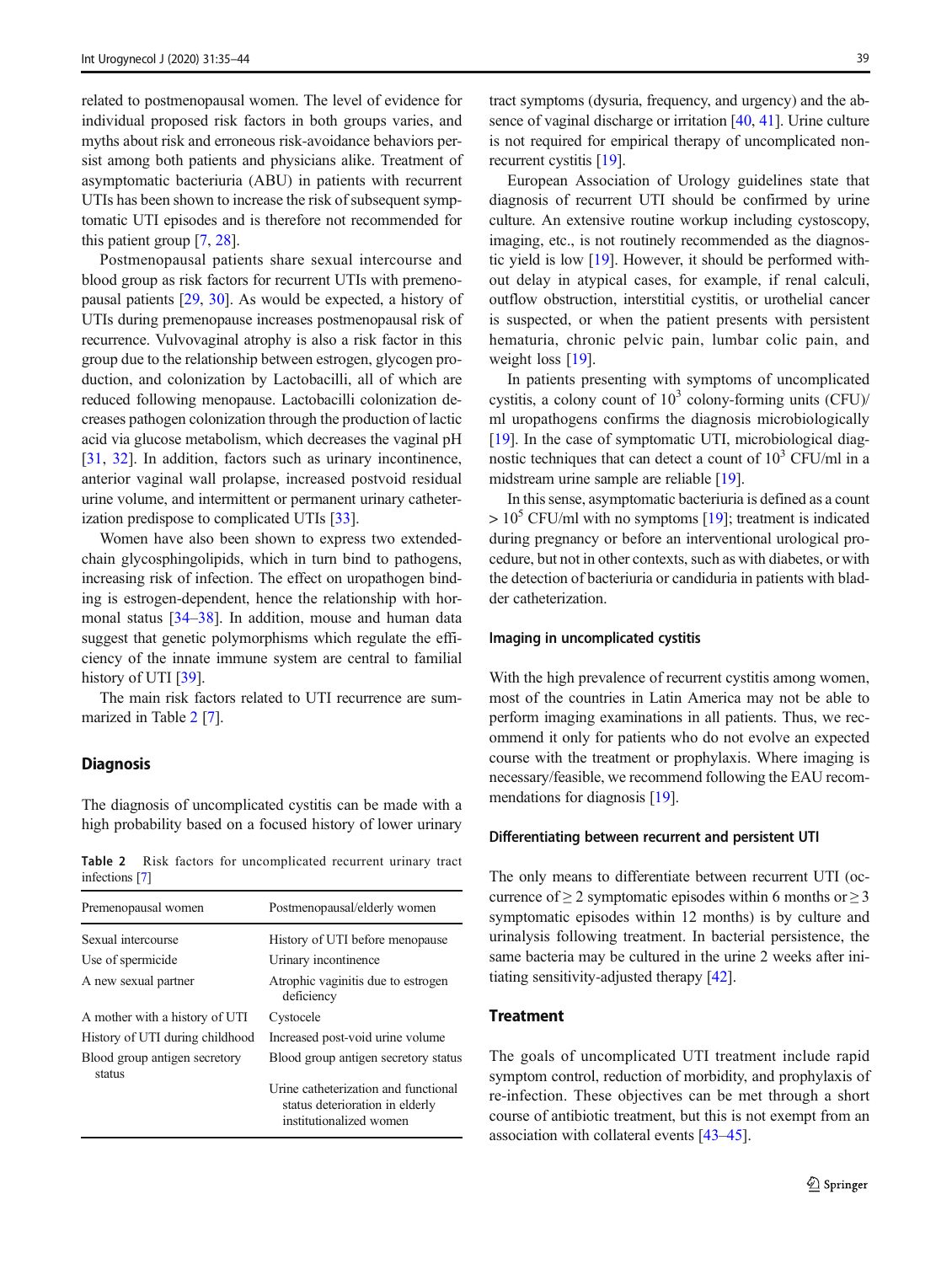# Latin American consensus panel recommendations for antibiotic-based treatment

The consensus panel proposed the following as antibioticbased treatment options, according to availability and possibility of administration; this consensus is in agreement with treatment recommendations outlined in the EAU 2018 guidelines that consider antimicrobial susceptibility patterns in Europe [[19\]](#page-8-0).

- & A single 3 g dose of fosfomycin
- 100 mg of nitrofurantoin twice daily (BID) for 5 days
- & 400 mg of pivmecillinam 3 times daily for 3–5 days

Suggested alternatives are 160/800 mg of trimethoprim/ sulfamethoxazole BID for 3 days (if local resistance is < 20%), 200 mg of trimethoprim BID for 5 days, or 500 mg of a cephalosporin (cefadroxil) for 5 days. Despite lower resistance rates in certain countries, fluoroquinolones should not be considered first choice because of adverse effects including negative ecological effects and selection for resistance [[19](#page-8-0)].

The authors recommend the introduction of the chosen antibiotic after the antibiogram, which is available in all countries of Latin America (grade A recommendation; Fig. 2). The systematic incorporation of fosfomycin to the antimicrobials



Fig. 2 Approach algorithm to symptomatic recurrent UTIs.  $a \geq 2$  episodes in 6 months or  $\geq$  3 episodes in 1 year

included in the antibiogram of urine cultures to define the level of susceptibility of uropathogens in Latin America is recommended.

Most of the countries of Latin America have these antibiotics available, and the authors strongly recommend following the antibiogram when deciding on the appropriate treatment course.

# Latin American group consensus on prophylaxis of urinary tract infections

Prevention of recurrent UTIs includes counseling on avoidance of risk factors, non-antimicrobial measures, and antimicrobial prophylaxis [\[19,](#page-8-0) [46](#page-9-0)]. A stepwise approach (Figs. 2 and [3](#page-6-0)) is recommended based on the evidence, but also on the need to mitigate the risks and collateral damage associated with frequent or prolonged use of antimicrobial agents.

## Consensus group recommendations for prophylaxis of recurrent UTI

## Grade A recommendations

Clinicians should follow a grade A recommendation unless a clear and compelling rationale for an alternative approach is present.

Immunotherapy (OM-89)  $OM-89$  (*E. coli* lyophilized lysate) is defined as an active immunostimulant. It is administered orally, and its efficacy has been evaluated in a number of placebocontrolled trials and a few meta-analyses [[47](#page-9-0)–[52](#page-9-0)].

OM-89 is widely available in most Latin American countries.

The immunostimulatory properties of OM-89 lie in its ability to induce the terminal maturation of CD83+ human monocyte-derived dendritic cells in a dose-dependent manner that stimulates T cell and B cell proliferation and increases interferon gamma levels, which in turn increases immunoglobulin A and G levels [[47](#page-9-0)–[50,](#page-9-0) [53\]](#page-9-0). Studies suggest that OM-89 induces the production of specific types of serum and mucosal immunoglobulin A and G that recognize a broad spectrum of pathogen-associated molecular patterns (i.e., antigens on OM-89 and on E. coli strains and other bacteria). Furthermore, in a murine model of lipopolysaccharideinduced cystitis, OM-89 induced significant changes in vesical interleukin-6 and interferon-gamma levels, leading to a significant reduction in the scores of the bladder inflammatory index in OM-89 treated vs untreated mice, suggesting that, in this model of lipopolysaccharide induced cystitis, OM-89 could offer a long-term preventive effect. However, this murine model alone provides insufficient evidence for a graded recommendation [\[53\]](#page-9-0).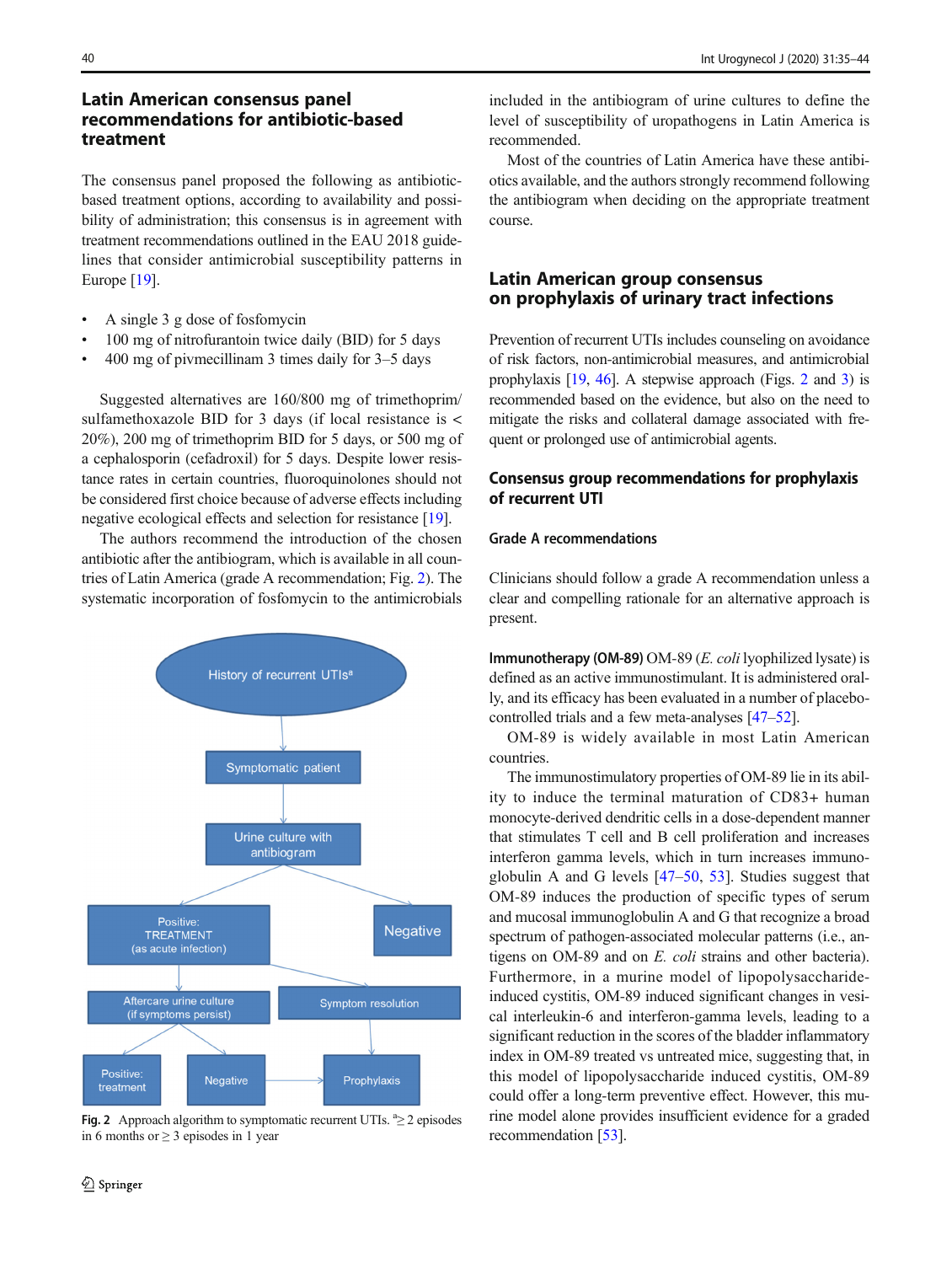<span id="page-6-0"></span>Fig. 3 Approach algorithm to asymptomatic recurrent UTIs. <sup>a</sup>≥ 2 episodes in 6 months or ≥ 3 episodes in 1 year. <sup>b</sup>Prolapse, urinary incontinence, vaginal discharge. <sup>c</sup>Continuous, postcoital, or self-treatment (prescribed by treating doctor). 'Asymptomatic' patients include those with asymptomatic bacteriuria



Antibiotics [[19](#page-8-0), [46,](#page-9-0) [54,](#page-9-0) [55\]](#page-9-0) It should be noted that prophylactic antibiotics are not effective in the long term and may be associated with adverse reactions associated with prolonged use, including the onset of resistance. This recourse should be used only after prophylactic methods without antibiotics have been exhausted [[4](#page-8-0), [56](#page-9-0), [57](#page-9-0)].

In line with EAU recommendations and on the basis of local studies such as ARESC in Brazil [[2,](#page-8-0) [19\]](#page-8-0), low doses of antibiotics are recommended after nocturnal bladder emptying (50 or 100 mg nitrofurantoin per day, 40/200 mg trimethoprim/sulfamethoxazole per day, or 3 g fosfomycin every 10 days; 250 mg cephalexin per day for pregnant women); medicinal products with a local resistance exceeding 20% should not be indicated.

As an alternative, antibiotics can be used after sexual activity when there is a strong association between intercourse and recurrent UTIs; 'self-treatment' with medical prescription is also a possible strategy [[46,](#page-9-0) [54](#page-9-0), [55](#page-9-0)].

Antimicrobials should be administered continuously and at low doses in the management of recurrent UTIs. Administration of the drug can be done daily for longer periods, generally between 3 to 6 months (recommendation A-I), or also as a single dose after vaginal intercourse (recommendation A-I) when there is a relationship between UTI and sexual intercourse [[58](#page-9-0)].

## Grade B recommendations

Clinicians should follow a recommendation but remain alert to new information and be sensitive to patient preferences.

Local estrogens Following an evaluation of the available meta-analyses, the authors identified seven systematic revisions that included four randomized studies (two on vaginal administration  $[59, 60]$  $[59, 60]$  $[59, 60]$  $[59, 60]$  and two on oral estrogens  $[61, 62]$  $[61, 62]$  $[61, 62]$ ) and concluded that, based on the quality of the studies, there is no robust evidence on the therapeutic benefit of oral estrogens, and it is not clear whether vaginal estrogens reduce the risk of symptomatic UTI—however, estrogens for vaginal application twice a week appear to be useful in postmenopausal women.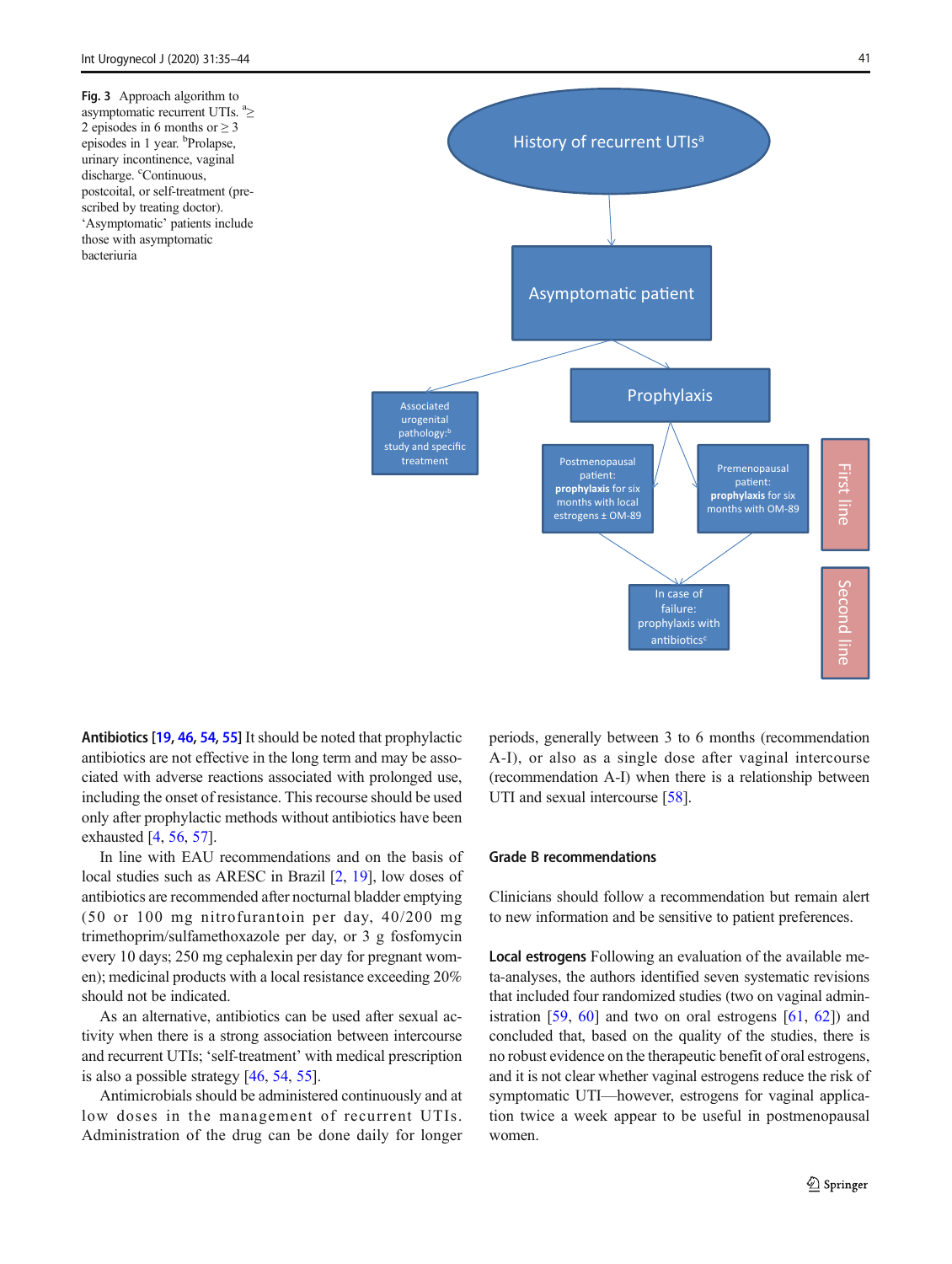The use of estrogen stimulates the vaginal proliferation of lactobacilli, reduces vaginal pH, and prevents the colonization of enterobacteria, including E. coli. Therefore, it is a relevant measure in postmenopausal women to treat genitourinary atrophy with vaginal estrogen, to improve and prevent urinary tract infections. The use of vaginal estrogens should be considered in women during post-menopause (recommendation A-I) [\[59](#page-9-0), [63\]](#page-9-0).

## Grade C recommendations [[3,](#page-8-0) [4](#page-8-0), [43,](#page-9-0) [44](#page-9-0), [46\]](#page-9-0)

Patient preference may have a substantial influencing role in treatment with a grade C recommendation.

General measures • Water intake of 1.5 to 2 l per day

- Periodic urination (every 3 to 4 h)
- & Hygiene habits (neutral soap, avoid local deodorants)
- Urination before and after intercourse
- & Avoid diaphragm, spermicides, and tampons

Cranberry derivatives In the last Cochrane revision, it was indicated that cranberry derivatives do not seem to significantly reduce the incidence of symptomatic UTIs on a global level [\[64\]](#page-9-0). Furthermore, there is no standard type of administration or dose to be used, and more randomized studies with standardized administration are required. However, they do not have relevant adverse reactions or bacterial resistance, and their use should be discussed with each patient [\[64](#page-9-0)–[67\]](#page-9-0).

A Cochrane meta-analysis shows that cranberry did not significantly reduce the occurrence of symptomatic UTI in adult women with recurrent infections. Therefore, cranberries are an individual option to be considered in the prevention of recurrent UTIs in postmenopausal women [[64](#page-9-0)].

D-mannose According to data from an unblinded study recruiting a small number of patients, the prophylactic effect of D-mannose is similar to that of nitrofurantoin [\[68](#page-9-0)]; more studies are needed to validate the results [\[19](#page-8-0)], and its use should be discussed with individual patients.

### Grade D recommendations

Limited recommendation.

Probiotics (Lactobacilli crispatus strains) Probiotics may be considered for the prevention of recurrent UTIs, but the supporting data are from studies in a limited number of participants, and the evidence is not clear; their use should be discussed with individual patients [\[4](#page-8-0), [19,](#page-8-0) [43,](#page-9-0) [65\]](#page-9-0).

Hyaluronic acid and its derivatives While data are available from a few studies in a limited number of patients that indicate some efficacy for hyaluronic acid and its derivatives, there is not enough evidence to support prophylactic use [[44](#page-9-0), [69,](#page-9-0) [70\]](#page-9-0).

Methenamine salts (hippurate and mandelate) have been shown to be less effective in long-term prophylaxis than antibiotics, but more effective than placebo. The studies on the role in prophylaxis have, to date, included only a small number of patients and were of low quality, so these cannot be recommended based on the available evidence [\[71\]](#page-9-0).

# Conclusions

Consensus on the management and prophylaxis of UTIs in the Latin American region is essential if we are to move toward a broader Latin American consensus on urogynecological conditions.

Among the non-antimicrobial prophylaxis options, the E. coli lyophilized lysate OM-89 has been shown to be more effective than placebo for immunoprophylaxis in female patients with recurrent UTIs in several randomized trials with a good safety profile and has been recommended with a grade A level of evidence for inclusion in the treatment/prophylaxis algorithm. While both continuous low-dose antimicrobial prophylaxis and postcoital antimicrobial prophylaxis received a similar level of recommendation for recurrent UTI, their use should be considered as a last step of a stepwise preventative approach to mitigate the risks of antibiotic resistance and other collateral events.

The local estrogen for postmenopausal women was classified as grade B.

All other non-antimicrobial therapies, including behavioral modification, deserve a lower grade of recommendation—this applies in particular to cranberry, lactobacillus strains, and hyaluronic acid and derivatives, the use of which should be considered on a case-by-case basis and following discussion with the patient because of limited evidence supporting their recommendation.

Acknowledgments The meeting was supported by OM Pharma, a company of Vifor Pharma Group. English language writing and editorial assistance was provided by Daniel Guns of Intelligens Life Ltd.

Funding The meeting was supported by Vifor Pharma Group. Writing assistance was funded by OM Pharma.

#### Compliance with ethical standards

Conflicts of interest JHM has received speaker fees from OM Pharma. EU has no relevant conflicts of interest to disclose. OSC has received speaker fees from OM Pharma.

MM has no relevant conflicts of interest to disclose. JG has no relevant conflicts of interest to disclose.

SRC has no relevant conflicts of interest to disclose.

ET has no relevant conflicts of interest to disclose.

PKM has no relevant conflicts of interest to disclose.

ECP has received speaker fees from OM Pharma.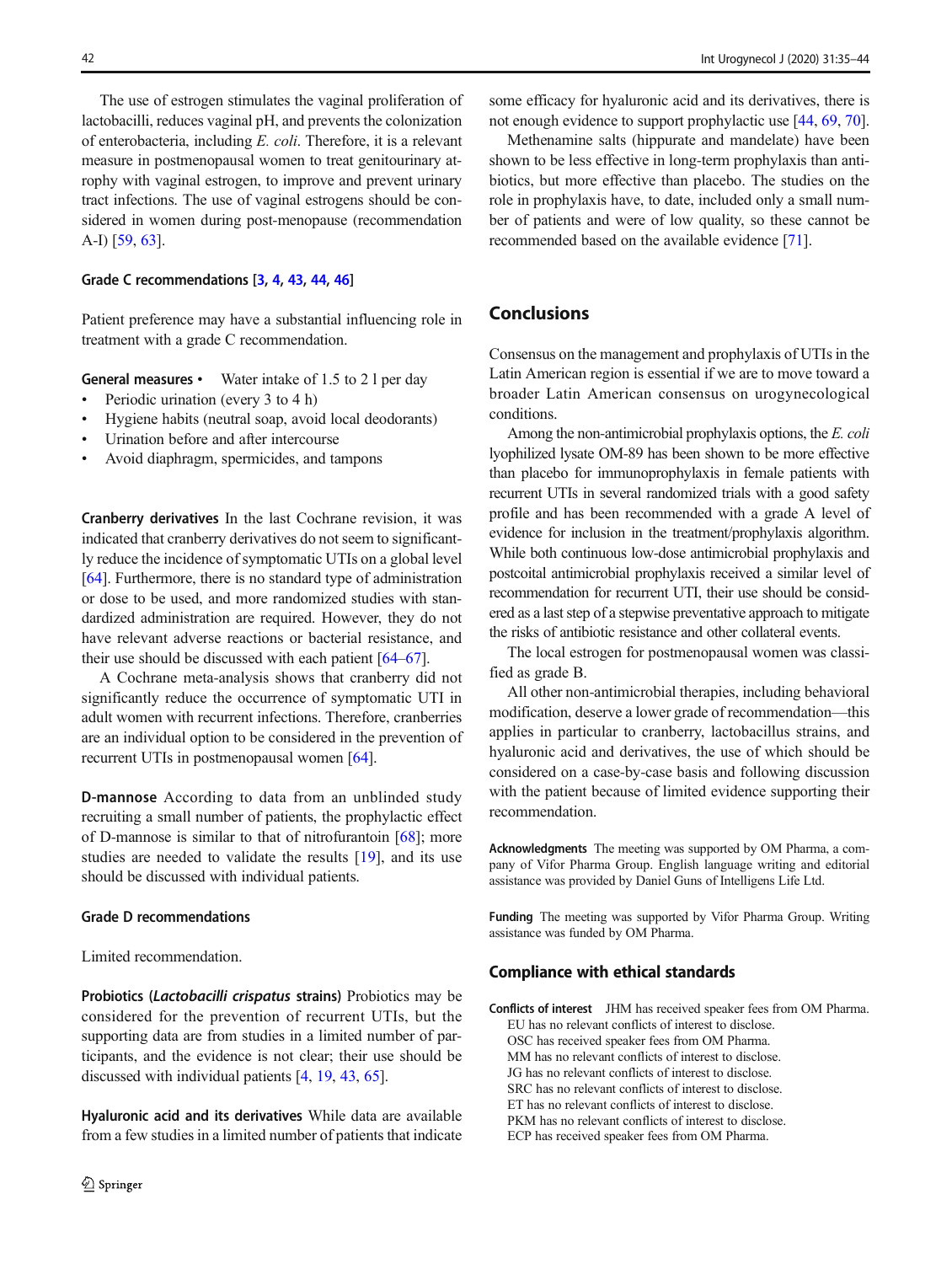## <span id="page-8-0"></span>References

- 1. Foxman B. Epidemiology of urinary tract infections: incidence, morbidity, and economic costs. Dis Mon. 2003;49:53–70.
- 2. Naber KG, Schito G, Botto H, Palou J, Mazzei T. Surveillance study in Europe and Brazil on clinical aspects and antimicrobial resistance epidemiology in females with cystitis (ARESC): implications for empiric therapy. Eur Urol. 2008;54:1164–75.
- 3. Wagenlehner F, Wullt B, Ballarini S, Zingg D, Naber KG. Social and economic burden of recurrent urinary tract infections and quality of life: a patient web-based study (GESPRIT). Expert Rev Pharmacoecon Outcomes Res. 2018;18:107–17.
- 4. Renard J, Ballarini S, Mascarenhas T, et al. Recurrent lower urinary tract infections have a detrimental effect on patient quality of life: a prospective, observational study. Infect Dis Ther. 2015;4:125–35.
- 5. Centre for Evidence-Based Medicine. Oxford Centre for Evidencebased Medicine – Levels of Evidence (March 2009). 2009. [https://](https://www.cebm.net/2009/06/oxford-centre-evidence-based-medicine-levels-evidence-march-2009/) [www.cebm.net/2009/06/oxford-centre-evidence-based-medicine](https://www.cebm.net/2009/06/oxford-centre-evidence-based-medicine-levels-evidence-march-2009/)[levels-evidence-march-2009/](https://www.cebm.net/2009/06/oxford-centre-evidence-based-medicine-levels-evidence-march-2009/). Accessed 8 July 2019.
- 6. European Association of Urology. EAU Guidelines on Urological Infections 2011. 2011. [http://uroweb.org/wp-content/uploads/17\\_](http://uroweb.org/wp-content/uploads/17_Urological-infections_LR-II.pdf) [Urological-infections\\_LR-II.pdf](http://uroweb.org/wp-content/uploads/17_Urological-infections_LR-II.pdf). Accessed 8 July 2019.
- 7. European Association of Urology. EAU Urological Infections Guidelines 2019. 2019. [https://uroweb.org/guideline/urological](https://uroweb.org/guideline/urological-infections/)[infections/.](https://uroweb.org/guideline/urological-infections/) Accessed 8 July 2019.
- 8. Kranz J, Schmidt S, Lebert C, Schneidewind L, Mandraka F, Kunze M, et al. The 2017 update of the German clinical guideline on epidemiology, diagnostics, therapy, prevention, and management of uncomplicated urinary tract infections in adult patients: part 1. Urol Int. 2018;100:263–70.
- 9. Tavares W, Lopes HV, Castro R, Poli M, Sartori M, Girão M, Lorenzetti F, Simões R. Cistite recorrente: tratamento e prevenção. [https://diretrizes.amb.org.br/ans/cistite\\_recorrente](https://diretrizes.amb.org.br/ans/cistite_recorrente-tratamento_e_prevencao.pdf)tratamento e prevencao.pdf. Accessed 8 July 2019.
- 10. Del Pilar Velazquez M, Romero Nava LE, Lopez de Avalos DR, et al. Clinical practice guidelines. Recurrent infection of the urinary tract in women. Colegio Mexicano de Especialistas en Ginecología y Obstetricia. Ginecol Obstet Mex. 2010;78:S437–59.
- 11. Perepanova TS. The 2015 federal clinical guidelines for antimicrobial therapy and prevention of infections of the kidney, urinary tract, and male genitals. Ter Arkh. 2016;88:100–4 (in Russian).
- 12. Lee SJ, Choe HS, Na YG, Kim KH, Kim JH, Chung H, et al. 2017 guidelines of the Korean association of urogenital tract infection and inflammation: recurrent urinary tract infection. Urogenit Tract Infect. 2017;12:7–14.
- 13. Sivick KE, Mobley HL. Waging war against uropathogenic Escherichia coli: winning back the urinary tract. Infect Immun. 2010;78:568–85.
- 14. Horan TC, Andrus M, Dudeck MA. CDC/NHSN surveillance definition of health care-associated infection and criteria for specific types of infections in the acute care setting. Am J Infect Control. 2008;36:309–32.
- 15. Rubin RH, Shapiro ED, Andriole VT, Davis RJ, Stamm WE. Evaluation of new anti-infective drugs for the treatment of urinary tract infection. Infectious Diseases Society of America and the Food and Drug Administration. Clin Infect Dis. 1992;15(Suppl 1):S216–27.
- 16. Rubin RH, Shapiro ED, Andriole VT, Davies RJ, Stamm WE, with modifications by a European WorkingParty (Norrby SR). General guidelines for the evaluation of new anti-infective drugs for the treatment ofUTI. Taufkirchen, Germany: The European Society of Clinical Microbiology and Infectious Diseases,1993;294-310.
- 17. U.S. Department of Health and Human Services Center for Drug Evaluation and Research. Uncomplicated urinary tract infections: developing drugs for treatment guidance for industry. 2018. [https://](https://www.fda.gov/downloads/drugs/guidancecomplianceregulatoryinformation/guidances/ucm607095.pdf)

[www.fda.gov/downloads/drugs/](https://www.fda.gov/downloads/drugs/guidancecomplianceregulatoryinformation/guidances/ucm607095.pdf) [guidancecomplianceregulatoryinformation/guidances/ucm607095.](https://www.fda.gov/downloads/drugs/guidancecomplianceregulatoryinformation/guidances/ucm607095.pdf) [pdf](https://www.fda.gov/downloads/drugs/guidancecomplianceregulatoryinformation/guidances/ucm607095.pdf). Accessed 8 July 2019.

- 18. U.S. Department of Health and Human Services Center for Drug Evaluation and Research. Complicated Urinary Tract Infections: Developing Drugs for Treatment Guidance for Industry 2018. 2018. [https://www.fda.gov/downloads/Drugs/Guidances/](https://www.fda.gov/downloads/Drugs/Guidances/ucm070981.pdf) [ucm070981.pdf](https://www.fda.gov/downloads/Drugs/Guidances/ucm070981.pdf). Accessed 8 July 2019.
- European Association of Urology. EAU Guidelines on Urological Infections 2018. 2018 [http://uroweb.org/guideline/urological](http://uroweb.org/guideline/urological-infections/)[infections/](http://uroweb.org/guideline/urological-infections/). Accessed 8 July 2019.
- European Association of Urology. EAU Guidelines on Urological Infections 2015. 2015. [http://uroweb.org/wp-content/uploads/](http://uroweb.org/wp-content/uploads/EAU-Guidelines-Urological-Infections-v2.pdf) [EAU-Guidelines-Urological-Infections-v2.pdf.](http://uroweb.org/wp-content/uploads/EAU-Guidelines-Urological-Infections-v2.pdf) Accessed 8 July 2019.
- 21. Campo-Urbina ML, Ortega- Ariza N, Parody-Munoz A, Gomez-Rodriguez LDC. Caracterización y perfil de susceptibilidad de uropatógenos asociados a la presencia de bacteriuria asintomática en gestantes del departamento del Atlántico, Colombia, 2014- 2015.Estudio de corte transversal. Rev Colomb Obstet Ginecol. 2017, 68 (1):62–70.
- 22. Ambuila González E, Ramírez López L, Escobar Bedoya A, Chávez Vivas M. Prevalencia de uropatógenos Gram negativo aislados de pacientes adultos en la ciudad de Cali. Ciencia Salud. 2015;4:11–7.
- 23. Orrego-Marin CP, Henao-Mejia CP, Cardona-Arias JA. Prevalencia de infección urinaria, uropatógenos y perfil de susceptibilidad antimicrobiana. Acta Medica Colombiana. 2014;39:352–8.
- 24. Córdova E, Lespada MI, Cecchini D, et al. Prevalencia de gérmenes multirresistentes en infecciones del tracto urinario de la comunidad y asociadas a los cuidados de la salud. Actual SIDA Infectol. 2014;22:33–8.
- 25. Nicolle LE, Bradley S, Colgan R, et al. Infectious Diseases Society of America guidelines for the diagnosis and treatment of asymptomatic bacteriuria in adults. Clin Infect Dis. 2005;40:643–54.
- 26. Ahmed H, Davies F, Francis N, Farewell D, Butler C, Paranjothy S. Long-term antibiotics for prevention of recurrent urinary tract infection in older adults: systematic review and meta-analysis of randomised trials. BMJ Open. 2017;7:e015233.
- 27. Johansen TE, Botto H, Cek M, Grabe M, Tenke P, Wagenlehner FM, et al. Critical review of current definitions of urinary tract infections and proposal of an EAU/ESIU classification system. Int J Antimicrob Agents. 2011;38(Suppl):64–70.
- 28. Cai T, Mazzoli S, Mondaini N, Meacci F, Nesi G, D'Elia C, et al. The role of asymptomatic bacteriuria in young women with recurrent urinary tract infections: to treat or not to treat? Clin Infect Dis. 2012;55:771–7.
- 29. Stapleton A. Prevention of recurrent urinary tract infections in women. Lancet. 1999;353:7–8.
- 30. Hopkins WJ, Heisey DM, Lorentzen DF, Uehling DT. A comparative study of major histocompatibility complex and red blood cell antigen phenotypes as risk factors for recurrent urinary tract infections in women. J Infect Dis. 1998;177:1296–301.
- 31. Raz R. Hormone replacement therapy or prophylaxis in postmenopausal women with recurrent urinary tract infection. J Infect Dis. 2001;183(Suppl. 1):S74–6.
- 32. Basacopol A, Carantino A, Popescu C, Ambert L. Immunostimulation with a lyophilized bacterial lysate (Bronchovaxom) in patients with chronic suppurative processes of the respiratory tract. Rev Ig Bacteriol Virusol Parazitol Epidemiol Pneumoftiziol Pneumoftiziol. 1986;35:39–44.
- 33. Storme O, Saucedo JT, Garcia-Mora A, Dehesa-Dávila M, Naber KG. Risk factors and predisposing conditions for urinary tract infection. Ther Adv Urol. 2019;11:19–28.
- 34. Hooton TM, Scholes D, Hughes J, Winter C, Roberts PL, Stapleton AE, et al. A prospective study of risk factors for symptomatic